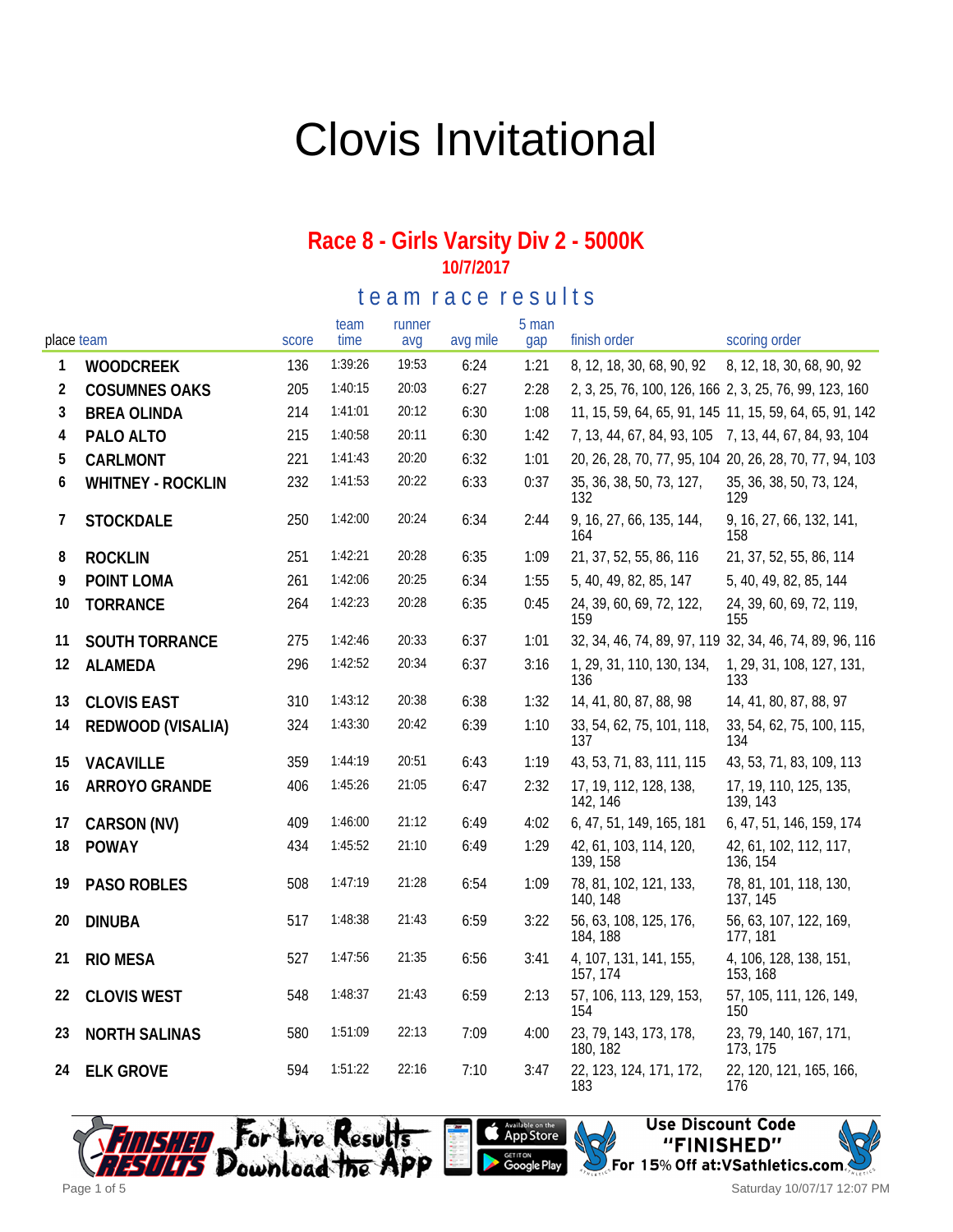## **Race 8 - Girls Varsity Div 2 - 5000K 10/7/2017**

## te a m r a c e r e sults

| place team |                     | score | team<br>time | runner<br>avg | avg mile | 5 man<br>gap | finish order                        | scoring order                                         |
|------------|---------------------|-------|--------------|---------------|----------|--------------|-------------------------------------|-------------------------------------------------------|
| 25         | LAND (BAK)          | 641   | 1:53:14      | 22:38         | 7:17     | 4:14         |                                     | 45, 96, 156, 177, 186, 189 45, 95, 152, 170, 179, 182 |
| 26         | PLEASANT VALLEY     | 688   | 1:53:25      | 22:41         | 7:18     | 2:59         | 58, 150, 160, 169, 170,<br>191, 193 | 58, 147, 156, 163, 164,<br>184, 186                   |
| 27         | <b>SKYLINE</b>      | 723   | 2:01:21      | 24:16         | 7:48     | 9:03         | 10, 162, 185, 196, 200              | 10, 157, 178, 188, 190                                |
| 28         | <b>TULARE UNION</b> | 749   | 1:57:48      | 23:33         | 7:35     | 4:45         | 48, 168, 179, 187, 194,<br>199      | 48, 162, 172, 180, 187,<br>189                        |
| 29         | <b>OAKMONT</b>      | 775   | 1:57:41      | 23:32         | 7:34     | 3:46         | 99, 151, 167, 190, 192              | 98, 148, 161, 183, 185                                |
|            | DNP EL DIAMANTE     |       | 1:11:27      | 23:49         | 7:40     |              | 109, 161, 197                       | 3 Runners                                             |
|            | DNP ROOSEVELT       |       | 1:14:08      | 24:43         | 7:57     |              | 117, 195, 198                       | 3 Runners                                             |
|            | DNP DOS PUEBLOS     |       | 1:31:10      | 22:47         | 7:20     |              | 94, 152, 163, 175                   | 4 Runners                                             |



Saturday 10/07/17 12:07 PM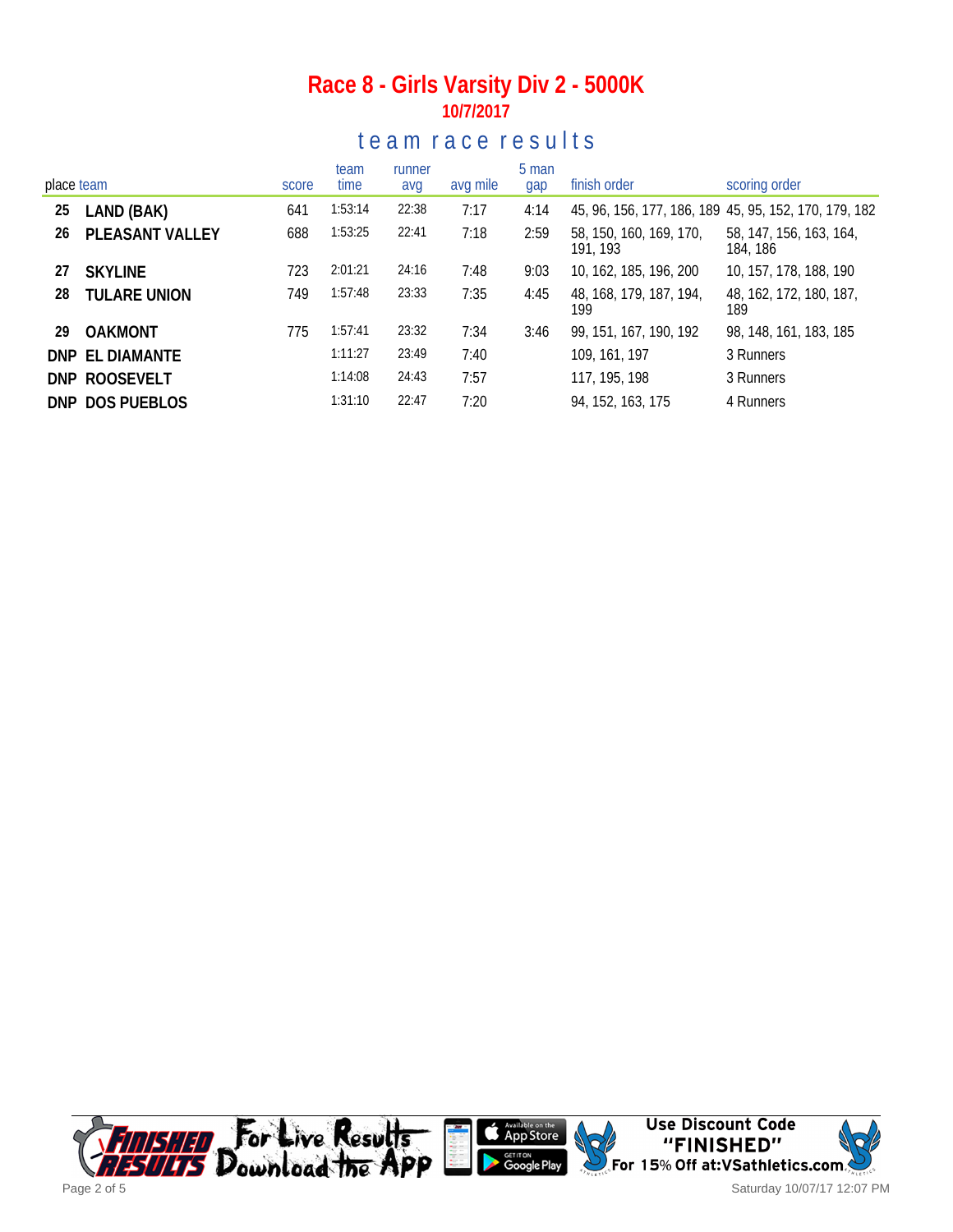# Clovis Invitational

## **Race 8 - Girls Varsity Div 2 - 5000K 10/7/2017**

## individual race results

| place          | name                     |    | grade school         | time       | points | place | name                    |    | grade school        | time        | points |
|----------------|--------------------------|----|----------------------|------------|--------|-------|-------------------------|----|---------------------|-------------|--------|
| 1              | <b>LAUREN LUM</b>        | 11 | Alameda              | 18:49.6 1  |        | 35    | RACHEL PAYAN            | 11 | Whitney - Rocklin   | 20:11.5     | -35    |
| 2              | NATALIE HARPER           | 9  | Cosumnes Oaks        | 18:52.4 2  |        | 36    | <b>AVERY LAMBRITE</b>   | 12 | Whitney - Rocklin   | 20:12.1     | 36     |
| 3              | ROSEMARY EDEN DAVID      | 12 | <b>Cosumnes Oaks</b> | 19:07.9 3  |        | 37    | PEARL BURTON            | 11 | Rocklin             | 20:12.9     | 37     |
| 4              | <b>ELISSE WEINERTH</b>   | 10 | Rio Mesa             | 19:11.4 4  |        | 38    | KIRSTEN RANSFORD        | 9  | Whitney - Rocklin   | 20:13.5     | 38     |
| 5              | <b>OLIVIA WADE</b>       | 11 | Point Loma           | 19:11.9    | 5      | 39    | <b>MEGAN NEUMANN</b>    | 12 | Torrance            | 20:15.6     | 39     |
| 6              | RHEANNA JACKSON          | 12 | Carson (NV)          | 19:13.7 6  |        | 40    | <b>BROOKE RODI</b>      | 11 | Point Loma          | 20:19.1     | 40     |
| $\overline{7}$ | MIRANDA JIMENEZ          | 10 | Palo Alto            | 19:19.1    | 7      | 41    | <b>JAYDN PENNINGTON</b> | 10 | <b>Clovis East</b>  | 20:19.5     | 41     |
| 8              | ANNIKA MELLQUIST         | 12 | Woodcreek            | 19:19.6    | 8      | 42    | EVA RETHMEIER           | 10 | Poway               | 20:19.5     | 42     |
| 9              | <b>TAYLOR SMITH</b>      | 9  | Stockdale            | 19:25.1    | 9      | 43    | <b>ALLIE TIGERT</b>     | 11 | Vacaville           | 20:21.4     | 43     |
| 10             | <b>ELEANOR WIKSTROM</b>  | 10 | Skyline              | 19:25.6    | 10     | 44    | <b>GRETCHEN BERNDT</b>  | 9  | Palo Alto           | 20:22.3     | 44     |
| 11             | <b>WHITNEY VALENTI</b>   | 10 | Brea Olinda          | 19:31.1    | 11     | 45    | <b>HALEY ULLOA</b>      | 9  | land (Bak)          | 20:23.3     | 45     |
| 12             | SAMANTHA BARRY           | 10 | Woodcreek            | 19:32.1    | 12     | 46    | PREETHY ABRAHAM         | 12 | South Torrance      | 20:24.8     | 46     |
| 13             | <b>JULIA DOUBSON</b>     | 12 | Palo Alto            | 19:33.9    | 13     | 47    | <b>GABBY FERNANDEZ</b>  | 10 | Carson (NV)         | 20:25.5     | 47     |
| 14             | CHLOE SCHULTZ            | 10 | Clovis East          | 19:36.1    | 14     | 48    | <b>DESTINY ANDERSON</b> | 12 | <b>Tulare Union</b> | 20:26.6     | 48     |
| 15             | <b>MIA DOUGE</b>         | 10 | Brea Olinda          | 19:37.8    | 15     | 49    | <b>MEGAN RODI</b>       | 11 | Point Loma          | 20:27.1     | 49     |
| 16             | ALEXANDRA<br>CHOLOMETES  | 12 | Stockdale            | 19:40.4    | 16     | 50    | <b>MEGHAN TOWNSLEY</b>  | 12 | Whitney - Rocklin   | 20:27.2     | 50     |
| 17             | <b>HAILEY GOODELL</b>    | 10 | Arroyo Grande        | 19:40.9    | 17     | 51    | <b>BLANCA SOSA</b>      | 12 | Carson (NV)         | 20:29.5     | 51     |
| 18             | <b>LISA IRVINE</b>       | 10 | Woodcreek            | 19:45.2    | 18     | 52    | ANNALISE GONZALEZ       | 9  | Rocklin             | 20:30.8     | 52     |
| 19             | ARABELLA EDLER           | 9  | Arroyo Grande        | 19:45.3    | 19     | 53    | <b>LAUREN ROE</b>       | 11 | Vacaville           | 20:31.0     | 53     |
| 20             | KAIMEI GESCUK            | 10 | Carlmont             | 19:53.9    | 20     | 54    | <b>KYLEE DISMUKE</b>    | 11 | Redwood (Visalia)   | 20:32.1     | 54     |
| 21             | <b>EMMA BICKFORD</b>     | 10 | Rocklin              | 19:58.4    | 21     | 55    | <b>MARIE NAVARRO</b>    | 12 | Rocklin             | 20:32.3     | 55     |
| 22             | <b>KELLY VIERRA</b>      | 10 | <b>Elk Grove</b>     | 19:59.8    | 22     | 56    | LUZ DIAZ                | 10 | Dinuba              | 20:33.2     | 56     |
| 23             | ELIZABETH PADILLA        | 11 | North Salinas        | 20:02.1    | 23     | 57    | <b>ERIN SASSER</b>      | 12 | <b>Clovis West</b>  | 20:33.5     | 57     |
| 24             | ARIANA ANDERSON          | 12 | Torrance             | 20:02.3    | 24     | 58    | <b>KELSEY ROACH</b>     | 9  | Pleasant Valley     | 20:34.8     | 58     |
| 25             | <b>EMILY EDDY</b>        | 9  | <b>Cosumnes Oaks</b> | 20:03.7    | 25     | 59    | <b>LIN-YI RECINOS</b>   | 9  | <b>Brea Olinda</b>  | 20:35.4     | 59     |
| 26             | <b>ALLIE AYERS</b>       | 10 | Carlmont             | 20:04.5    | 26     | 60    | ANGELA ARELLANO         | 10 | Torrance            | 20:36.0     | 60     |
| 27             | SARAH HARTSHORN          | 12 | Stockdale            | 20:05.0    | 27     | 61    | SARAH CHITTLE           | 10 | Poway               | 20:36.6     | 61     |
| 28             | <b>MANDY HITCHCOCK</b>   | 10 | Carlmont             | 20:06.5    | 28     | 62    | <b>KATE PHIPPEN</b>     | 12 | Redwood (Visalia)   | 20:36.9     | 62     |
| 29             | <b>KATIE GEE</b>         | 11 | Alameda              | 20:07.7    | 29     | 63    | JASMINE JORGE           | 10 | Dinuba              | 20:38.2     | 63     |
| 30             | <b>CLAIRE TAMI</b>       | 12 | Woodcreek            | 20:08.1    | 30     | 64    | AIKO GEVIRTZMAN         | 11 | <b>Brea Olinda</b>  | 20:38.3     | 64     |
| 31             | <b>OLIVIA LIUSON</b>     | 9  | Alameda              | 20:09.2    | 31     | 65    | <b>MICA HIGAREDA</b>    | 10 | Brea Olinda         | 20:39.1     | 65     |
| 32             | <b>MIA TRODDEN</b>       | 10 | South Torrance       | 20:09.6    | 32     | 66    | MACY CHOLOMETES         | 11 | Stockdale           | 20:40.6     | 66     |
| 33             | <b>ISABELLA HABERMAN</b> | 12 | Redwood (Visalia)    | 20:10.4    | 33     | 67    | <b>KAI DOUGLAS</b>      | 10 | Palo Alto           | 20:41.2     | 67     |
| 34             | <b>ASHLEY HUANG</b>      | 12 | South Torrance       | 20:10.8 34 |        | 68    | CJ BLANKENSHIP          | 11 | Woodcreek           | 20:41.3     | 68     |
|                |                          |    |                      |            |        | 69    | KIRA FARNHAM            | 11 | Torrance            | $20.418$ 69 |        |

Available on the App Store

**Google Play** 



**Use Discount Code** "FINISHED" For 15% Off at:VSathletics.com.

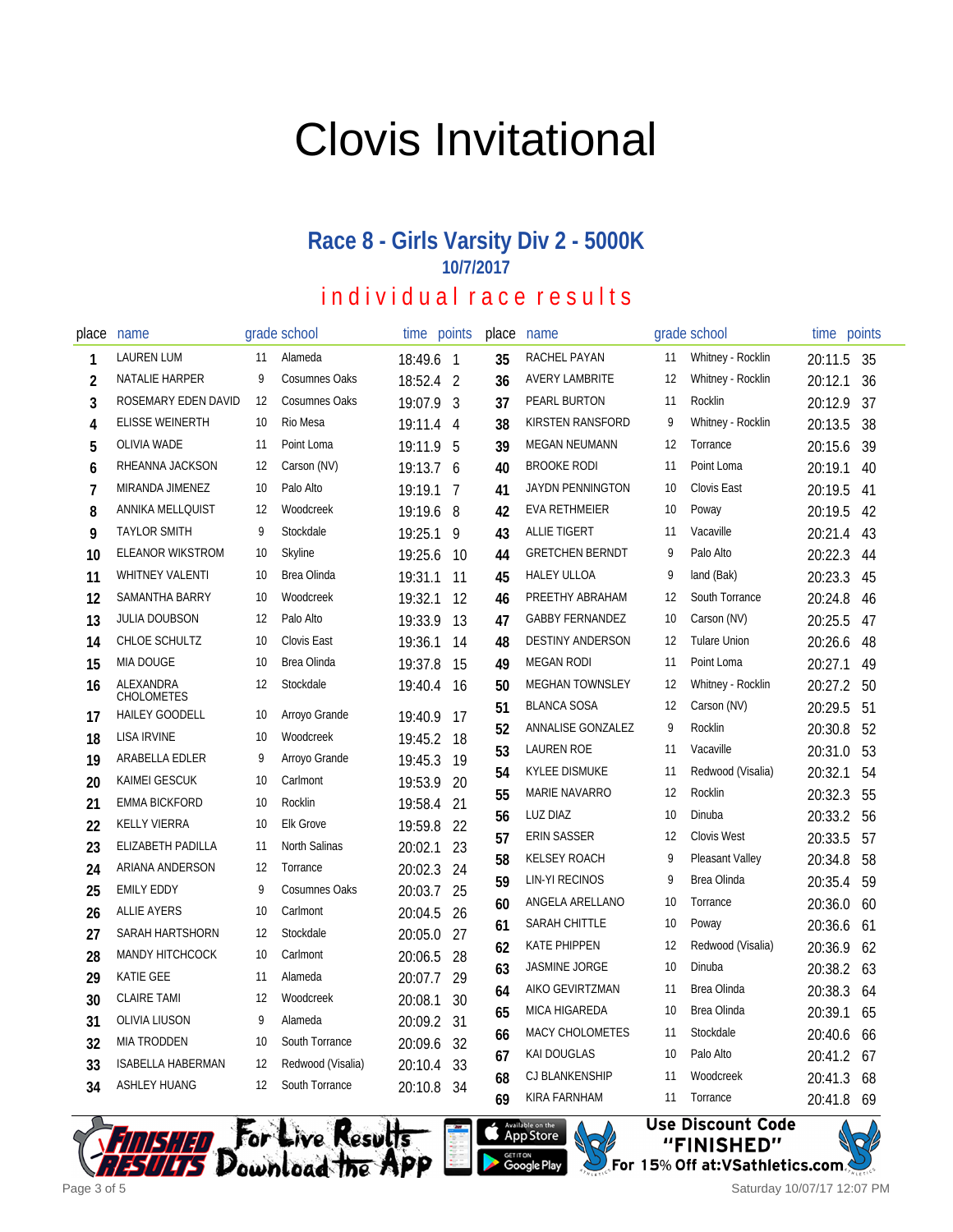### **Race 8 - Girls Varsity Div 2 - 5000K 10/7/2017**

## individual race results

| place | name                                   |     | grade school       |         | time points | place | name                      |    | grade school       | time points |     |
|-------|----------------------------------------|-----|--------------------|---------|-------------|-------|---------------------------|----|--------------------|-------------|-----|
| 70    | <b>ELIZABETH</b><br><b>KRAVTCHENKO</b> | 10  | Carlmont           | 20:43.3 | 70          | 111   | ELLA BERNARD              | 9  | Vacaville          | 21:40.8     | 109 |
| 71    | MADELEINE MALONE                       | 12  | Vacaville          | 20:45.0 | -71         | 112   | <b>KATIE HOWELL</b>       | 12 | Arroyo Grande      | 21:41.6     | 110 |
| 72    | SIERRA GONZALES                        | 12  | Torrance           | 20:47.9 | 72          | 113   | <b>JORDAN DIAZ</b>        | 11 | <b>Clovis West</b> | 21:42.9     | 111 |
| 73    | <b>BROOKE GIORGI</b>                   | 10  | Whitney - Rocklin  | 20:49.0 | 73          | 114   | PALOMA GUTIERREZ          | 11 | Poway              | 21:44.0     | 112 |
| 74    | EMMA GOYER                             | 11  | South Torrance     | 20:50.0 | 74          | 115   | <b>STELLA SISNEROS</b>    | 12 | Vacaville          | 21:44.9     | 113 |
| 75    | JENNY SUAREZ                           | 12  | Redwood (Visalia)  | 20:50.1 | 75          | 116   | <b>ANNE FEY</b>           | 12 | Rocklin            | 21:45.6     | 114 |
| 76    | ANNIE WENDLEY                          | 10  | Cosumnes Oaks      | 20:51.1 | 76          | 117   | <b>GINA CHAVEZ</b>        | 10 | Roosevelt          | 21:46.2     |     |
| 77    | MEGAN UOZUMI                           | 12  | Carlmont           | 20:54.9 | 77          | 118   | ALYSSA NUNEZ              | 11 | Redwood (Visalia)  | 21:46.6     | 115 |
| 78    | <b>GRACE CHAMBERLAIN</b>               | 9   | Paso Robles        | 20:58.3 | 78          | 119   | <b>KANON MORI</b>         | 11 | South Torrance     | 21:49.1     | 116 |
| 79    | <b>CHERLING PADILLA</b>                | 9   | North Salinas      | 20:58.9 | 79          | 120   | <b>LYNDSEY UMSTED</b>     | 10 | Poway              | 21:49.4     | 117 |
| 80    | <b>ASHLEY GARDNER</b>                  | 10  | Clovis East        | 20:59.6 | 80          | 121   | <b>TORRI PUGH</b>         | 11 | Paso Robles        | 21:51.7     | 118 |
| 81    | <b>MADELINE LOFF</b>                   | -11 | Paso Robles        | 20:59.8 | 81          | 122   | <b>LEAH ADAME</b>         | 12 | Torrance           | 21:52.2     | 119 |
| 82    | <b>SAGE SIMMS</b>                      | -11 | Point Loma         | 21:00.8 | 82          | 123   | KAYLAH BALL               | 12 | <b>Elk Grove</b>   | 21:54.8     | 120 |
| 83    | EMMA DIGMAN                            | 12  | Vacaville          | 21:01.2 | 83          | 124   | <b>KARLY SCOTT</b>        | 11 | <b>Elk Grove</b>   | 21:55.3     | 121 |
| 84    | <b>JULIE MENG</b>                      | 11  | Palo Alto          | 21:01.9 | 84          | 125   | <b>ALI ONTIVERAS</b>      | 9  | Dinuba             | 22:00.7     | 122 |
| 85    | <b>VERONIKA DIVIS</b>                  | -11 | Point Loma         | 21:07.3 | 85          | 126   | <b>MIKAYLA CULLERS</b>    | 11 | Cosumnes Oaks      | 22:03.9     | 123 |
| 86    | <b>ELLE KNORZER</b>                    | 12  | Rocklin            | 21:07.5 | 86          | 127   | <b>OLIVIA STAUFFER</b>    | 12 | Whitney - Rocklin  | 22:04.7     | 124 |
| 87    | <b>ISABELLA DUARTE</b>                 | 9   | Clovis East        | 21:07.8 | 87          | 128   | <b>RYLEIGH MCGINTY</b>    | 11 | Arroyo Grande      | 22:05.0     | 125 |
| 88    | MACKENZIE MADRON                       | 10  | <b>Clovis East</b> | 21:09.0 | 88          | 129   | <b>GABRIELLA PRECIADO</b> | 9  | <b>Clovis West</b> | 22:05.1     | 126 |
| 89    | HANNAH NAKAMOTO                        | 12  | South Torrance     | 21:11.2 | 89          | 130   | NICKY HERRERA-ROSS        | 10 | Alameda            | 22:06.2     | 127 |
| 90    | <b>ANITHA GRAVES</b>                   | 12  | Woodcreek          | 21:12.6 | 90          | 131   | YELENA AYALA              | 9  | Rio Mesa           | 22:06.5     | 128 |
| 91    | CHRISTINA GRATTAN                      | -11 | Brea Olinda        | 21:13.9 | 91          | 132   | <b>EMILY MANZER</b>       | 12 | Whitney - Rocklin  | 22:07.3     | 129 |
| 92    | <b>LILLY GREGG</b>                     | 10  | Woodcreek          | 21:16.4 | 92          | 133   | <b>JESSICA JAGGER</b>     | 11 | Paso Robles        | 22:07.9     | 130 |
| 93    | <b>ZOE DOUGLAS</b>                     | 11  | Palo Alto          | 21:17.2 | 93          | 134   | <b>JULIA WEST</b>         | 10 | Alameda            | 22:08.0     | 131 |
| 94    | <b>EMMI WYTTENBACH</b>                 | -11 | Dos Pueblos        | 21:17.9 |             | 135   | MAYRA RODRIGUEZ           | 12 | Stockdale          | 22:09.3     | 132 |
| 95    | <b>ALLI MERCIER</b>                    | 12  | Carlmont           | 21:18.8 | 94          | 136   | LIZZIE CHO                | 11 | Alameda            | 22:10.1     | 133 |
| 96    | ALEXA COBURN                           | 11  | land (Bak)         | 21:18.9 | 95          | 137   | VICTORIA NINO             | 9  | Redwood (Visalia)  | 22:12.5     | 134 |
| 97    | RIVKA BEN-AVIDES                       | 10  | South Torrance     | 21:19.1 | 96          | 138   | EMMA JOHNSON              | 11 | Arroyo Grande      | 22:13.2     | 135 |
| 98    | RACHELLE BARRETT                       | 10  | <b>Clovis East</b> | 21:20.2 | 97          | 139   | <b>GRACE CALEGARI</b>     | 11 | Poway              | 22:14.1     | 136 |
| 99    | ELLICIA LA MADRID                      | 9   | Oakmont            | 21:20.6 | 98          | 140   | SARAH JAGGER              | 11 | Paso Robles        | 22:14.6     | 137 |
| 100   | JADE GUERRERO                          | 11  | Cosumnes Oaks      | 21:20.7 | -99         | 141   | STEPHANY GONZALEZ         | 12 | Rio Mesa           | 22:15.1 138 |     |
| 101   | <b>MARIA BARILLAS</b>                  | 11  | Redwood (Visalia)  | 21:21.3 | 100         | 142   | NATALIE HURTADO           | 9  | Arroyo Grande      | 22:16.0     | 139 |
| 102   | JASMINE RANGEL                         | 11  | Paso Robles        | 21:22.1 | 101         | 143   | <b>VALERIA GOMEZ</b>      | 11 | North Salinas      | 22:17.6     | 140 |
| 103   | <b>KATIE DOWNS</b>                     | 10  | Poway              | 21:22.9 | 102         | 144   | KAYCIE MANZANO            | 11 | Stockdale          | 22:19.8     | 141 |
| 104   | ELENA MOORE                            | 10  | Carlmont           | 21:23.8 | 103         | 145   | JENOA VINCITORIO          | 10 | Brea Olinda        | 22:22.5     | 142 |
| 105   | <b>AUDREY LEMON</b>                    | 9   | Palo Alto          | 21:27.8 | 104         | 146   | WENDY TEODORO             | 11 | Arroyo Grande      | 22:26.0     | 143 |
| 106   | OLIVIA RENFRO                          | 10  | Clovis West        | 21:28.6 | 105         | 147   | <b>AUTUMN MILLER</b>      | 11 | Point Loma         | 22:32.5     | 144 |
| 107   | NATASSJA SALDANA                       | 12  | Rio Mesa           | 21:30.3 | 106         | 148   | JENEVA PUTMAN             | 12 | Paso Robles        | 22:32.9     | 145 |
| 108   | JACKIE DELGADO                         | 10  | Dinuba             | 21:30.5 | 107         | 149   | <b>HAILEY PONZOCH</b>     | 10 | Carson (NV)        | 22:35.2     | 146 |
| 109   | LAYLA ANDERSON                         | 10  | El Diamante        | 21:37.1 |             | 150   | <b>HAILEY ASKEW</b>       | 11 | Pleasant Valley    | 22:39.8     | 147 |
| 110   | <b>GERALDINE YUE</b>                   | 10  | Alameda            | 21:40.2 | 108         | 151   | XIANA AVALOS              | 10 | Oakmont            | 22:45.2 148 |     |
|       |                                        |     |                    |         |             | 152   | <b>MOLLY GANS</b>         | 11 | Dos Pueblos        | 22:46.3     |     |